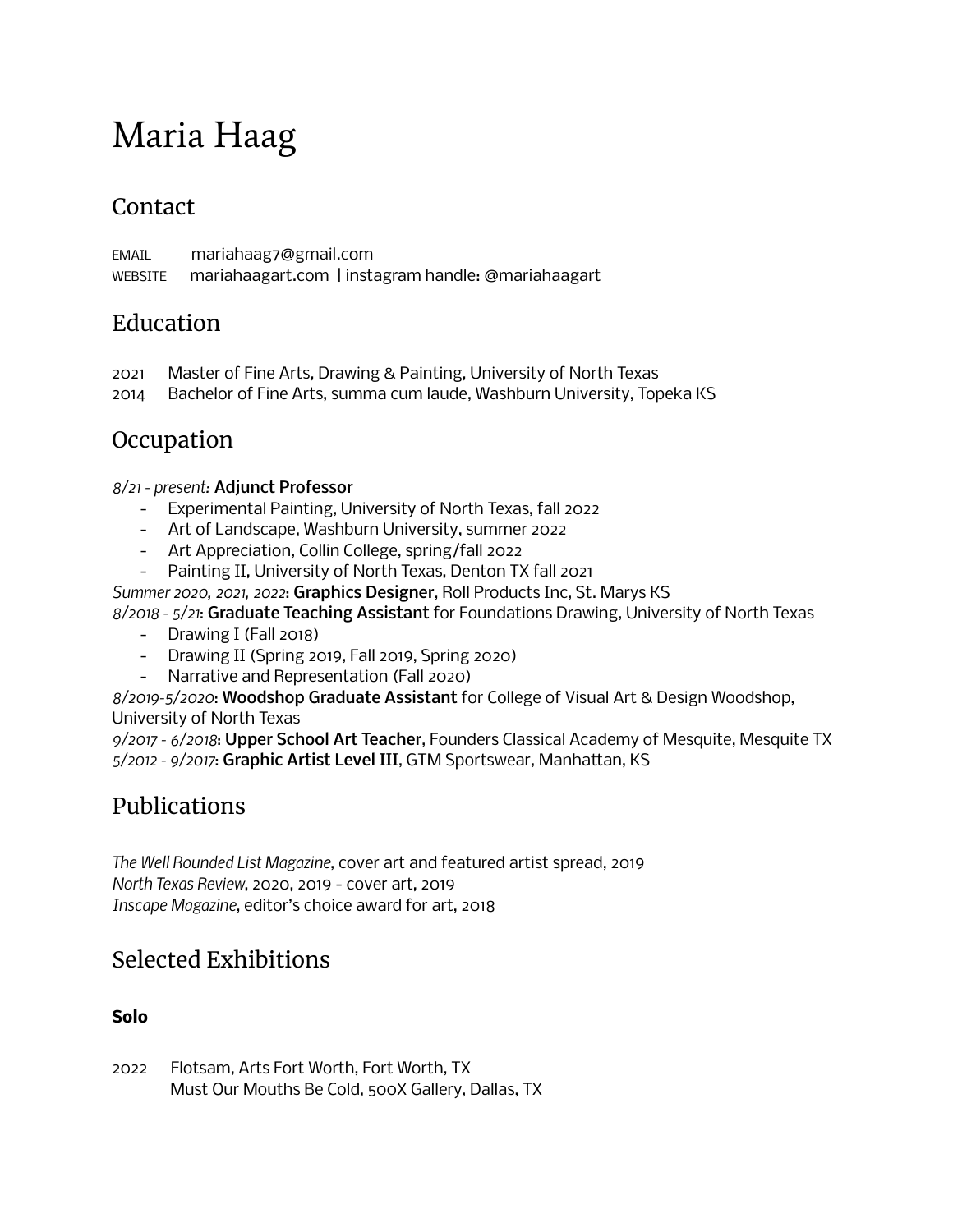Ghost Story, Umbrella Art Gallery, Dallas, TX

- 2021 Maelstrom, Lewisville TX *MFA thesis exhibition*
- 2014 Sleight of Hand, Senior Exhibition, Washburn University, Topeka KS

#### **Group**

| 2022 | Remember Earth?, Contemporary Arts Center, New Orleans, LA - juried by Erin Lee Antonak |
|------|-----------------------------------------------------------------------------------------|
|      | Abstract, Macon Arts Alliance, Georgia - juried by Sierra Bush                          |
| 2021 | Welcome, B space Art House, New Braunfels, TX - juried                                  |
|      | Behind Every Beautiful Thing, Contemporary Arts Center, New Orleans, LA - juried        |
|      | Picnic Show, Risen Shine Gallery, Denton TX - juried by Claire Kennedy                  |
|      | College Expo 2021, 500x Gallery, Denton, TX - juried by Dr. Vallerie Gillespie          |
| 2020 | Expo 2020, 500X Gallery, Denton TX - juried by Sedrick and Letitia Huckaby              |
|      | Master Pieces, Manifest Gallery, Cincinnati, OH - juried                                |
|      | Voyages of Discovery, Union Gallery, Denton TX - group                                  |
|      | Digital Dream Tour, Risen Shine Gallery, group (online)                                 |
|      | January Group Show, Jones Gallery, Kansas City MO - group                               |
| 2019 | Unlearning, Cora Stafford Gallery, Denton TX - group                                    |
|      | Draft Motors, UNT on the Square, Denton TX - juried by Matthew Bourbon                  |
|      | Body Politic, UNT CVAD project space, Denton TX - group                                 |
|      | 59th Annual Voertman Competition, Denton TX - juried by Alison Saar                     |
| 2018 | Art in the Atrium, Frisco TX - juried                                                   |
| 2017 | Dallas in Prizzi, Kettle Gallery, Dallas TX - group                                     |
|      | COURAGE, a Fine Art Exhibition, Fort Worth TX - juried                                  |
|      | These Are My Friends, Fort Worth TX - group                                             |
| 2016 | Tasty Works, Grackle Art Gallery, Fort Worth TX - group                                 |
| 2015 | Conroe Art League 2016 Invitational Show, Conroe TX - juried                            |
|      | Horizon: Contemporary Landscape, Danville KY - juried                                   |
|      | Art at the Center National Juried Exhibition, Overland Park KS - juried                 |
| 2014 | River Market Regional Exhibition, Kansas City MO - juried                               |
|      | Overland Park Juried Show, Overland Park KS - juried                                    |
|      | Mulvane Museum Student Show, Topeka KS - juried                                         |
|      | Kansas City Art Coalition Student Show, Kansas City MO - juried                         |
| 2013 | Mulvane Museum Student Show, Topeka KS - juried                                         |
|      | Overland Park Juried Show, Overland Park, KS - juried                                   |
|      | Topeka Art Guild 88th Annual Kansas Artist Competition, Topeka KS - juried              |
| 2012 | Smoky Hill Art Competition, Hays KS - juried                                            |
|      | Overland Park Juried Show, Overland Park KS - juried                                    |
| 2011 | Mulvane Museum Student Show, Topeka KS - juried                                         |

#### Awards

- 2021 Best of Show, College Expo 2021, 500X Gallery, Dallas TX
- 2019 Voertmann-Ardoin Scholarship, University of North Texas
- 2018 Editor's choice award, Inscape Magazine